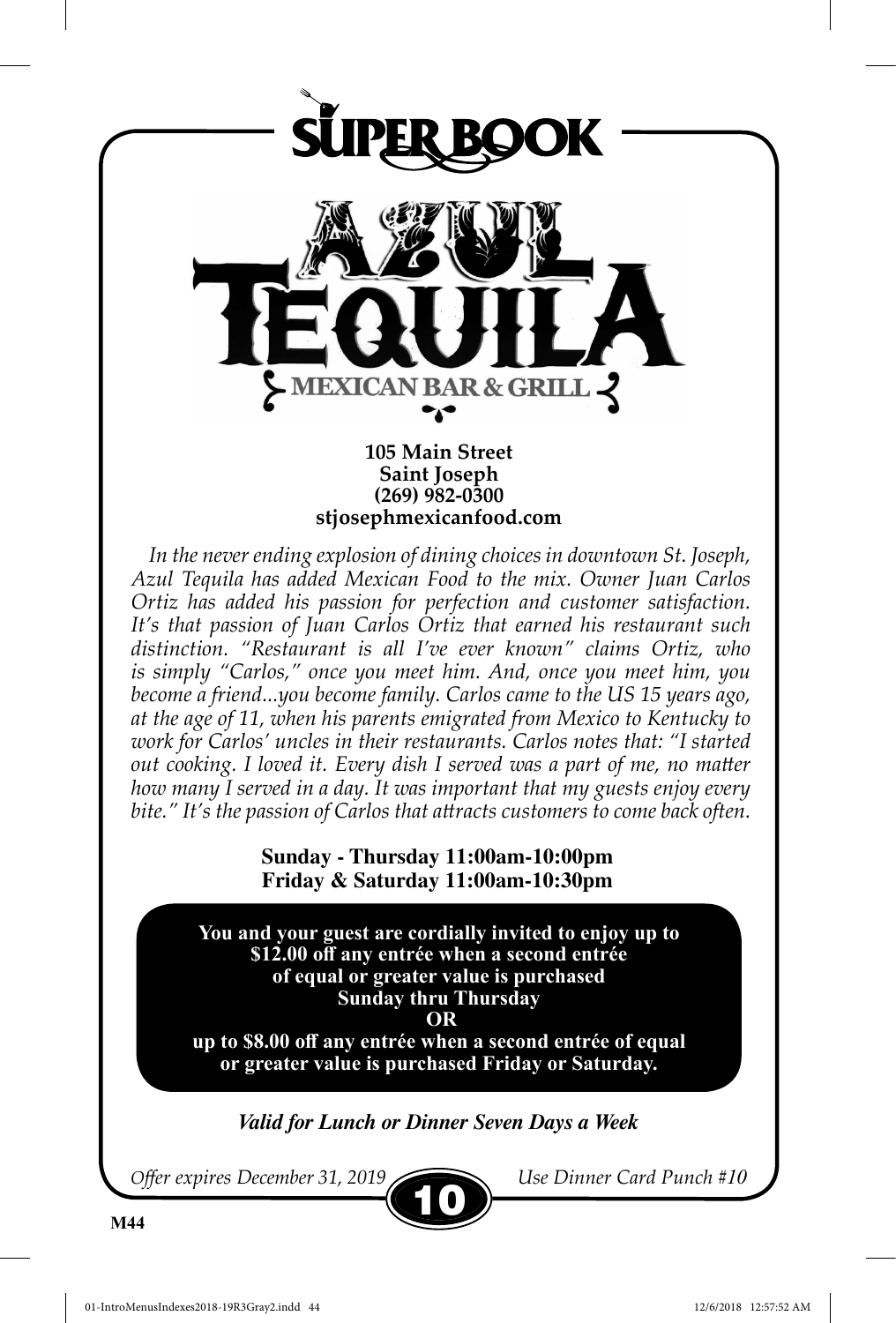## GREAT \*\* Beginnings

**• Add \$1 for extra nacho cheese**

### **nachoS GrandeS**

**grilled chicken or beef over our traditional nachos with grilled onions, tomatoes and peppers. served with lettuce, guacamole, sour cream and pico de gallo 10.99**

### **nachoS tequila**

**Cheese nachos topped with beef, chopped chicken and refried beans with shredded lettuce, tomatoes and sour cream 9.99**

### **Super nachoS carBon**

Our nachos al carbon with all the **steak chicken and shrimp 10.99**

### **nacho Fajita**

**Choice of beef or chicken 8.99 nachoS • Cheese 4.99 • Beef 6.99 • Beef & Beans 6.99**

 **• Beans 5.99 • ChiCken 6.99**



soups **chicken Soup Bowl 7.99**

**homemade mexican chili With beans 4.99**

**mexican hamBurGer\***  $H$ 

**Quarter-pound Oaxaca cheeseburger with a slice of ham, mayo, lettuce, tomato and jalapenos. served with fries 7.99**  $H$ 

TLE AMIGOS

- **served to children younger than 12 1. CheeseBurGer & fries 4.99**
- 
- **2. one taCo, MexiCan riCe & refried Beans 4.99**
- **3. one Cheese enChilada & one Cheese Quesadilla 4.99 4. one Burrito & one enChilada 4.99**
- **5. arroz con pollo 4.99**
- 
- **6. one enChilada, MexiCan riCe & refried Beans 4.99 7. one Burrito, MexiCan riCe & refried Beans 4.99**
- **8. ChiCken finGers & one Cheese Quesadilla 4.99**



 **• Cheese Quesadilla 2.49 • spinaCh Quesadilla 3.29**

 **• Beef or ChiCken Quesadilla 3.49**

 **• Grilled ChiCken or steak Quesadilla 4.49**

**mexicali triple dip**

**seasoned ground beef layered with beans and cheese topped with pico de gallo 4.99**

**cheeSe dip 3.99**

**Guacamole dip 3.99 BEAN DIP** 4.49

**queSo Fundido Choice of steak or chorizo 5.99**



### **Fajita taco Salad**

**A crisp flour tortilla with shredded cheese, topped with your choice of marinated chicken breast or beef strip steak sautéed with onions, tomatoes and bell peppers. Covered with lettuce, tomatoes, cheese, sour cream and guacamole 9.99**

### **taco Salad**

**A crisp flour tortilla shell with shredded cheese and topped with your choice of seasoned ground beef or tender chunks of chicken, lettuce, tomatoes, cheese and sour cream 8.99 Grilled chicken Salad**

**grilled chicken breast tossed with lettuce, tomatoes, onions, bell peppers and shredded cheese 8.99**

**SeaFood avocado Salad Your choice of grilled shrimp or scallops with diced tomatoes and avocado over lettuce 10.99**

**Beach Salad A grilled fresh fish fillet, fresh shrimp, scallops and crabmeat with lettuce, onion and tortilla strips 10.99**

**Guacamole Salad 3.99 toSSed Salad 3.99**

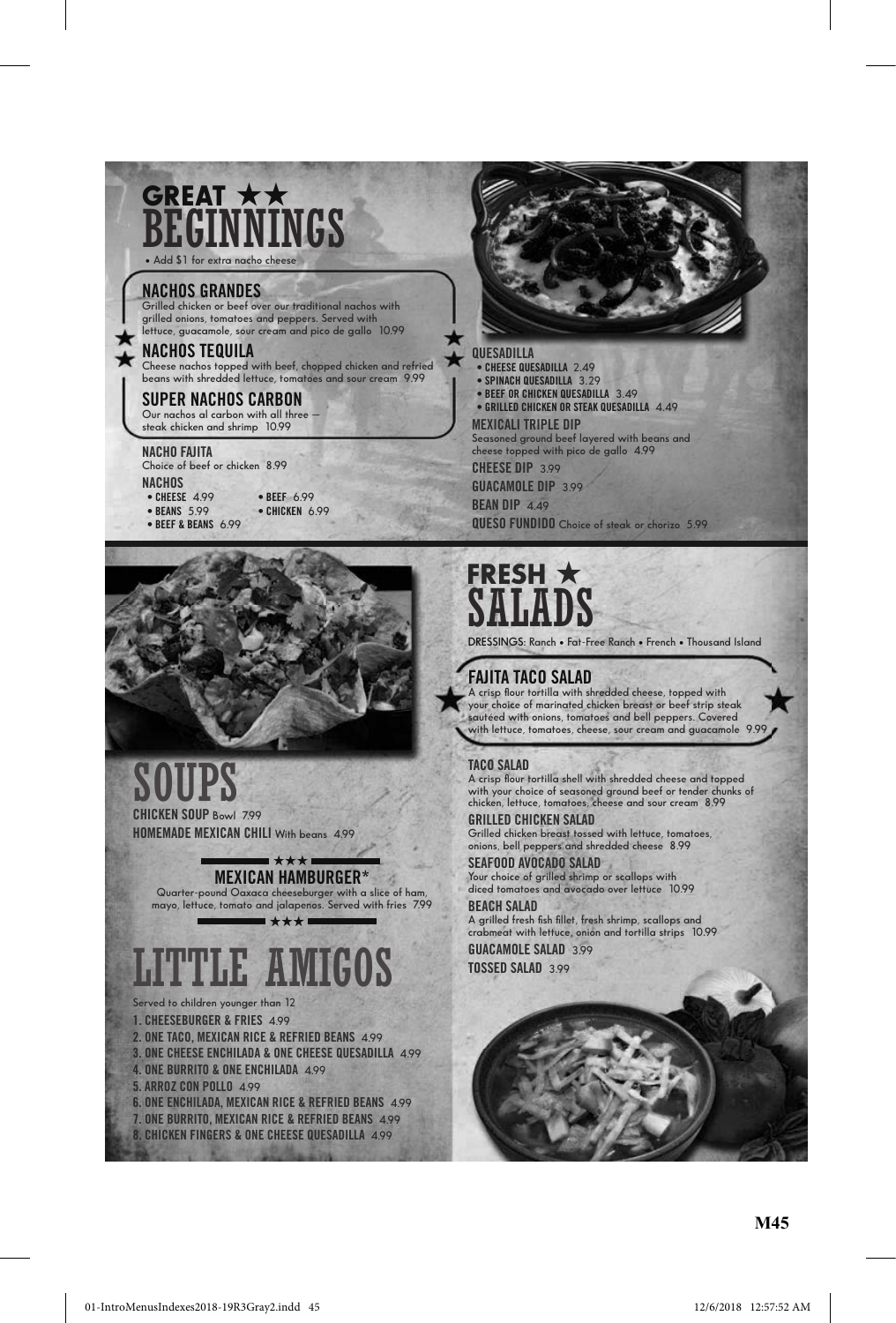★  $\star$ 

×  $\star$ 

### **FajitaS tequila**

Azul

**Tender strips of beef, chicken and shrimp cooked with sautéed onions, bell peppers and tomatoes. served with Mexican rice, refried beans, lettuce, guacamole, sour cream, pico de gallo and corn or flour tortillas single 13.99 l Double 24.99**

### **chicken or Steak FajitaS**

**Tender strips of chicken breast or steak with sautéed onions, tomatoes and bell peppers. served with lettuce, guacamole, sour cream, pico de gallo, Mexican rice, refried beans and corn or flour tortillas single 12.99 l Double 23.99**

### **pineapple paradiSe**

**Fresh pineapple filled with shrimp, scallops, grilled mushrooms, pineapple, onion and tomatoes covered with cheese sauce. served with Mexican rice, refried beans, lettuce, guacamole, sour cream, pico de gallo and corn or flour tortillas 15.99**

### **Shrimp FajitaS**

**grilled shrimp sautéed onions, bell peppers and tomatoes. served with Mexican rice, refried beans, lettuce, guacamole, sour cream, pico de gallo and corn or flour tortillas 14.99**

### **veGetaBle FajitaS**

**sautéed onions, bell peppers, tomatoes and mushrooms. served with Mexican rice, refried beans, lettuce, guacamole, sour cream, pico de gallo and your choice of corn or flour tortillas 10.99**

### **molcajete**

Volcanic lava rock filled with grilled steak, chicken,<br>shrimp, chorizo, carne asada, bell pepper, onions,<br>tomatoes and topped with shredded cheese.<br>Served with Mexican rice, refried beans, lettuce, **guacamole, sour cream, pico de gallo and corn or flour tortillas 15.99**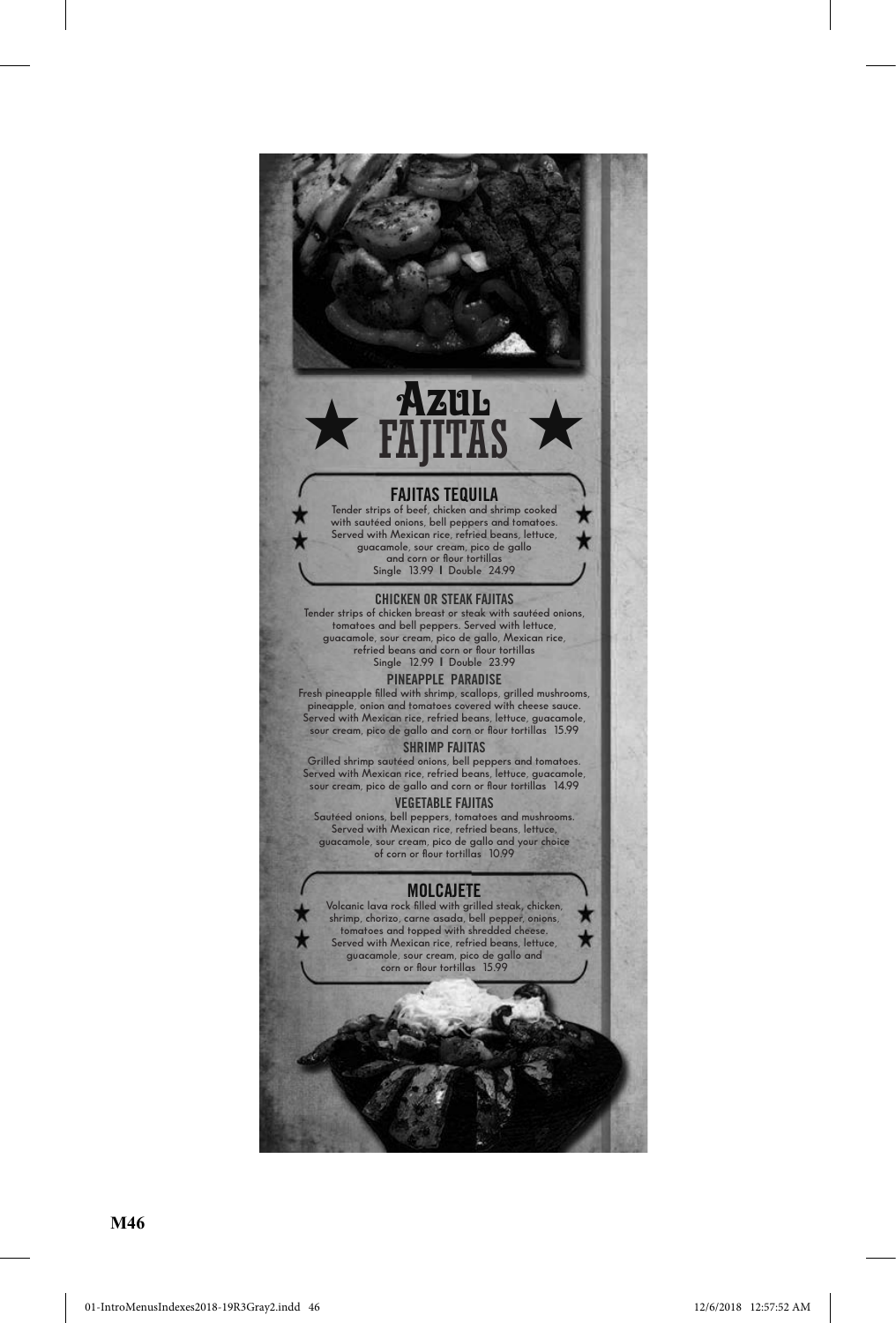# $\times$ GRILLED STEAKS $\times$

*Steaks are comported to the served stranger.* 

### **t-Bone steak & shriMp\* H**

**T-bone steak and shrimp with cooked onions and mushrooms. Topped with cheese sauce. served with guacamole salad and three flour tortillas 14.49**

### **BiStec ranchero\***

**T-bone steak with ranchero sauce on top. served with flour or corn tortillas 13.99**

■★★★■

### **BiStec mexicano\***

**T-bone steak topped with cooked bell peppers, onions and tomatoes. served with corn or flour tortillas 13.99**

**BiStec tampiquena\* T-bone steak with one cheese enchilada, one tostada, baked potato and corn or flour tortillas 13.99**

### **carne aSada\***

**steak served with lettuce, tomatoes, onions and guacamole. served with corn or flour tortillas 12.99**

**milaneSa\* 12-oz. sliced steak breaded and deep-fried. served with salad and your choice of corn or flour tortillas 12.99**

# $\star$ ESPECIALIDADES DE LA CASA $\star$

### **Burrito tequila**

**A large flour tortilla filled with seasoned ground beef or tender chunks of chicken. Topped with lettuce, tomatoes, sour cream and cheese. served with Mexican rice and refried beans 8.99**

### **Burrito al carBon**

**A flour tortilla stuffed with grilled strip steak and covered with cheese dip. served with rice & beans 9.49**

### **Burrito monterrey**

**An extra large burrito stuffed with shrimp, chicken and steak cooked with bell peppers, onions, tomatoes, rice, beans, lettuce, cheese, fresh tomatoes, guacamole and sour cream. Covered with ranchero, cheese and green sauces 10.99**

### **Burrito caliFornia**

**stuffed with your choice of grilled steak or chicken, rice, beans, lettuce, cheese, tomatoes and guacamole. Covered with cheese sauce 10.49**

### **Burrito Grande**

**Our famous wet burrito served with choice of beef or chicken, beans, lettuce, tomatoes, cheese and sour cream. Covered with our delicious red and cheese sauce 9.99**

### **Burrito Special**

**One large beef burrito topped with cheese, red sauce, lettuce, tomatoes and sour cream 7.99**

### **Burrito mexicano**

**stuffed with shredded pork and cooked with tomatoes, onions and bell peppers. Topped with cheese sauce, lettuce, tomatoes and guacamole 8.49**

### **Burrito Fajita**

**Flour tortilla with strips of grilled chicken breast or beef cooked with bell peppers, onions and tomatoes. served with refried beans, lettuce and tomatoes 8.99**

### **Special dinner**

**One chalupa, one chile poblano, one tamal, one taco and one enchilada. served with rice and beans 12.99**

### **Fajita queSadilla**

**Filled with your choice of steak, chicken or shrimp with onions, bell peppers, tomatoes and cheese. Topped with rice,**  lettuce and sour cre

**steak or Chicken 9.49 shrimp 10.49 tamale dinner**

**Two tamales topped with ground beef and red sauce. served with Mexican rice and refried beans 9.49**

### **Burrito al paStor**

**strips of tender pork marinated in its own juice with guajillo chiles, pineapple juice and select seasonings. served with rice or beans and garnished with avocado slice 9.49**

### **pulquero chicken Burrito**

**Filled with a mix of grilled chicken, spinach and mushrooms. Topped with salsa verde and queso dip. Topped with lettuce, sour cream, pico de gallo, beans and rice 9.49**

### **chile colorado**

**steak or chicken breast with red chile sauce. served with rice, refried beans and corn or flour tortillas 9.99**

### **tacoS de carne aSada**

**Three corn or flour tortillas stuffed with a sliced steak, pico de gallo and tomatillo sauce. served with refried beans 9.49**

### **chimichanGa**

**We stuff a flour tortilla with your choice of chicken or ground beef, deep-fried to a golden brown. Topped with cheese sauce, lettuce, sour cream, guacamole and pico de gallo. served with rice and refried beans 8.99**

### **enchiladaS SupremaS**

**Four rolled corn tortillas, one beef, one chicken, one cheese and one bean. All topped with enchilada sauce, cheese, lettuce, tomatoes and sour cream 9.49**

### **enchiladaS rancheraS**

**Three cheese enchiladas topped with pork with tomatoes, onions, bell peppers and enchilada sauce. served with lettuce, guacamole, sour cream, tomatoes and rice 9.49**

### **TACOS AL PASTOR**

**Three tacos filled with tender pork marinated in its own juice with guajillo chiles, pineapple juice and select seasonings. served with pico de gallo and refried beans 9.49**

### **enchiladaS SuizaS**

**Three corn tortillas rolled with grilled chicken or steak. Topped with cheese sauce, salsa verde, tomatoes and sour cream. served with rice & beans 9.99 chileS poBlanoS**

**Two poblanos peppers stuffed with ground beef and cheese dipped in egg batter, deep-fried and covered with**  red sauce. Served with Mexican rice **lettuce, tomatoes and guacamole 9.49 taquitoS mexicanoS**

**Four rolled con tortillas stuffed with**  chicken. Served with lettuce, tomato **guacamole, sour cream and rice 9.49**

### **mexico city chimichanGa**

**Marinated steak, shrimp or chicken with onions, peppers and cheese filling this chimi. Topped with cheese sauce, lettuce, sour cream, guacamole and pico de gallo. served with rice and beans 10.99**

### **queSadilla eSpecial**

**A flour tortilla grilled and stuffed with cheese, chorizo and refried beans. served with pico de gallo, guacamole, lettuce and sour cream 7.99**

### **queSadilla rellena**

**A flour tortilla grilled and stuffed with cheese, choice of beef or chicken, lettuce, tomatoes, sour cream and refried beans. served with lettuce, guacamole and sour cream 7.99**

### **queSadilla del mar**

**A hot tortilla filled with shrimp, crab, cheese and served with lettuce, pico de gallo and sour cream 9.49**

### **mexican pizza**

**shrimp, beef and chicken with onions, tomatoes and bell peppers. served with sour cream, guacamole and pico de gallo 10.99**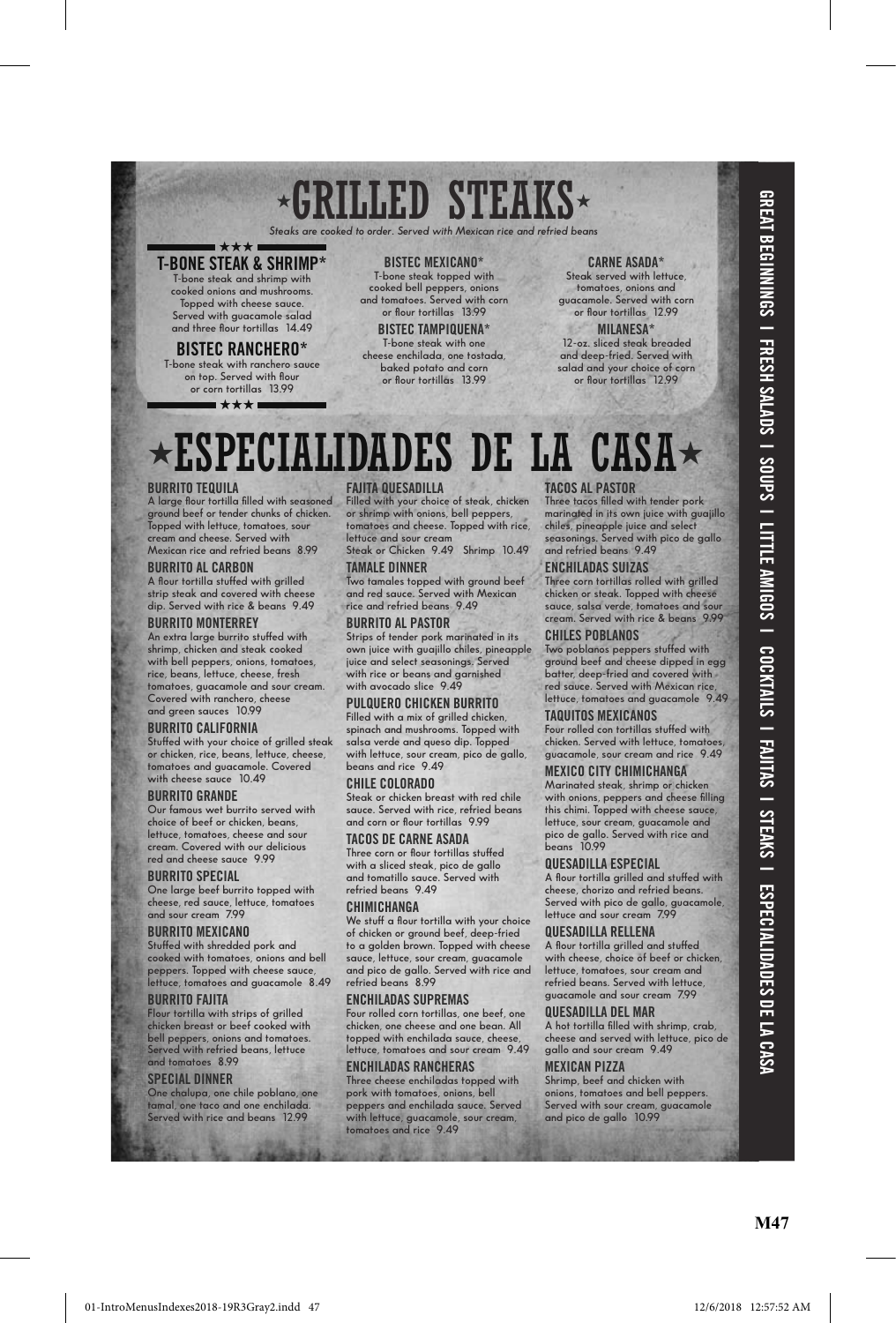### **camaroneS a la diaBla shrimp cooked with hot salsa. served with Mexican rice, lettuce, tomatoes and sour cream 12.99 SHRIMP COCKTAIL**

**shrimp served with sliced onions, tomatoes, peppers and avocados mixed in our special sauce 12.99**

Comida

deL mar

### **enchilada del mar**

**Three shrimp enchiladas covered with cheese and green sauce. served with Mexican rice, lettuce, sour cream and tomatoes 12.99**

### **SeaFood chimichanGa**

**Flour tortilla stuffed with shrimp and crabmeat, deep-fried to a golden brown and topped with cheese sauce, lettuce, sour cream, guacamole and pico de gallo. served with Mexican rice and refried beans 12.99**

### **mojarra Frita**

**A whole tilapia fish, pan-fried. served with Mexican rice and salad 12.99**

### **camaroneS al mojo de ajo**

**shrimp spiced with butter, onions and garlic. served with Mexican rice and guacamole salad 12.99 Seven SeaS Soup**

**Freshly simmered daily with our catch of crabmeat, shrimp, scallops, mussels, clams and seasonal fish. garnished with onions and cilantro 15.99**

# pork disHes

### **GuiSado de puerco**

**Pork strips cooked in our homemade green sauce. served with Mexican rice, refried beans and corn or flour tortillas 11.99**

### **chuletaS de puerco**

**Juicy, tender-cut pork chops seasoned with Mexican spices and grilled. served with Mexican rice, refried beans, tomatillo sauce and corn or flour tortillas 11.99**

### **carnitaS**

 **Pork strips served with Mexican rice, refried beans, lettuce, tomatoes, onions, guacamole and corn or flour tortillas 11.99**



## H**choice CHICKEN**

### **pollo loco**

**grilled breast of chicken in a special sauce and topped with cheese. served with Mexican rice, refried beans, lettuce, tomatoes**  and sour cream 11.99

### **pollo a la diaBla**

**grilled chicken breast with our spicy diabla sauce. served with Mexican rice, refried beans and your choice of flour or corn tortillas 11.99**

### **pollo ranchero**

**grilled chicken breast smothered with cheese and a touch of ranchero sauce. served with Mexican rice, refried beans, lettuce, tomatoes and sour cream - 11.99 Top with grilled onions .50 extra**

### **pollo cremoSo**

**strips of chicken breast served with Mexican rice and refried beans, lettuce, guacamole, pico de gallo and sour cream 11.99**

### **pollo monterrey**

**grilled chicken breast topped with sautéed onions, mushrooms, tomatoes and bell peppers. Covered in melted cheese and served with Mexican rice, refried beans and corn or flour tortillas 11.49**

### **pechuGa empanizada**

**Breaded and deep-fried chicken breast served with Mexican rice, refried beans, salad and your choice of corn or flour tortillas 11.99 pollo toluca**

### **grilled chicken breast and chorizo sausage topped with cheese sauce. served with Mexican rice, refried beans and guacamole salad 12.49**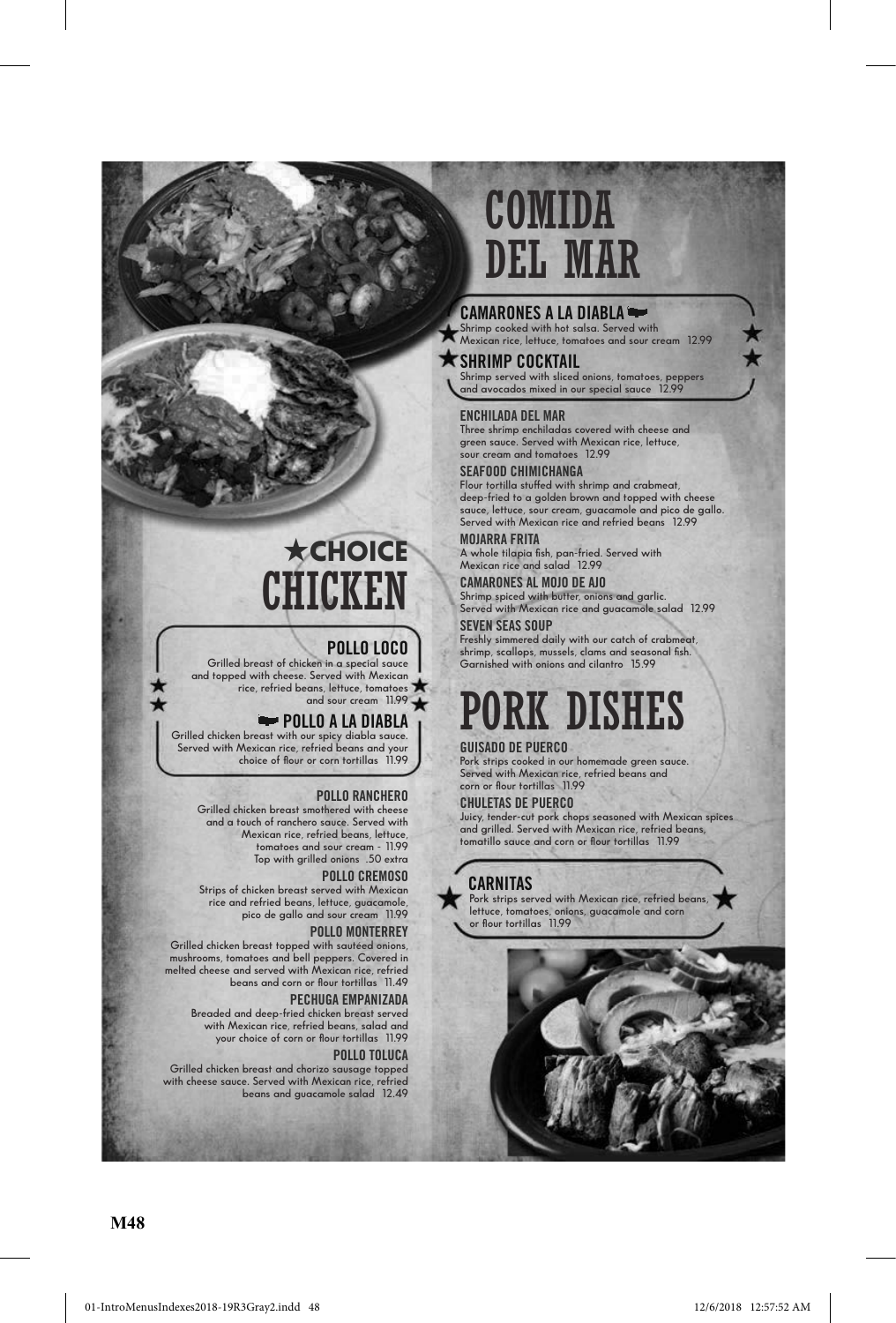### DINNER **COMBINATION**

### **your choice 9.49**

- **substitute regular sauce for cheese sauce 1.00 extra**
- **1. one taco, one enchilada, one chalupa and rice 2. one enchilada, one taco, one chile poBlano**
- **and reFried BeanS**
- **3. two tacoS, one enchilada and one toStada**
- **4. one taco, two enchilada and mexican rice**
- **5. one chalupa, one chile poBlano and reFried BeanS**
- **6. one Burrito, two tacoS and one enchilada**
- **7. three tacoS, mexican rice and reFried BeanS**
- **8. one BeeF enchilada, one chalupa, mexican rice and reFried BeanS**
- **9. one enchilada, one tamal, mexican rice and reFried BeanS**
- **10. one enchilada, one chile poBlano, mexican rice and reFried BeanS**
- **11. one enchilada, one taco, mexican rice and reFried BeanS**
- **12. three enchiladaS, mexican rice and reFried BeanS**
- **13. one enchilada, one Burrito and one chile poBlano**
- **14. one BeeF Burrito, one enchilada and one tamal**
- **15. one chalupa, one chile poBlano and one taco**
- **16. one chalupa, one chile poBlano and one enchilada**
- **17. one chalupa, one chile poBlano and one Burrito**
- **18. one Burrito, one enchilada, mexican rice and reFried BeanS**
- **19. one chalupa, one Burrito and one enchilada**
- **20. one chalupa, taco and one toStada**
- **21. one chile poBlano, one Burrito and mexican rice**
- **22. one chile poBlano, one taco, mexican rice and reFried BeanS**
- **23. one taco, one Burrito and one chalupa**
- **24. one Burrito, one chile poBlano and one taco**
- **25. one taco, one Burrito, mexican rice and reFried BeanS**
- **26. two BurritoS, mexican rice and reFried BeanS**
- **27. one Burrito, one tamal, mexican rice and reFried BeanS**
- **28. one toStada, one enchilada, mexican rice and reFried BeanS**
- **29. two tacoS, one tamal and one Burrito**
- **30. one toStaGuac, one chile poBlano and mexican rice**

## side orders

SHREDDED CHEESE 99 **MEXICAN RICE** 2.99 **reFried BeanS 2.99 riCe & Beans 3.99 SalSa de tomatillo 1.99** **SOUR CREAM** 199 **pico de Gallo 1.99 French FrieS 1.99 tortillaS (3) .99**

### vegetarian **your choice 8.99**

- **a. one chalupa, one cheeSe enchilada, mexican rice and reFried BeanS**
- **B. two Bean BurritoS with nacho cheeSe Sauce**
- **c. one Bean Burrito, one cheeSe enchilada and Bean toStada**
- **d. one Bean Burrito, one queSadilla and one chalupa**
- **e. two potato enchiladaS, mexican rice and reFried BeanS**
- **F. two Spinach enchiladaS Mushrooms and cheese, topped with green sauce, rice and beans**
- **G. three potato FlautaS Served with Mexican rice, lettuce, tomatoes and sour cream**

### **veGGie nachoS**

**Corn tortilla nachos with grilled onions, peppers and mushrooms. served with beans and cheese 8.99**

### **veGGie chimichanGa**

**We stuff a flour tortilla with sautéed onions, bell peppers, tomatoes and mushrooms. Topped with cheese sauce, lettuce, sour cream, guacamole and pico de gallo. served with Mexican rice and refried beans 8.99**

### **hollywood Burrito**

**Our famous 12" burrito stuffed with grilled onions, peppers, mushrooms and spinach topped with cheese. served with Mexican rice and refried beans 8.99**

# **A LA CARTE**<br>BEEF OR CHICKEN CHIMICHANGA (1) 3.75 (2) 6.75

**toStaGuac (1) 3.25 (2) 6.25**

**chile poBlano (1) 3.25 (2) 5.75**

**chalupa (1) 3.25 (2) 5.75**

| <b>BEEF TOSTADA</b> (1) 3.25 (2) 5.75 |  |  |
|---------------------------------------|--|--|
|---------------------------------------|--|--|

**tamal (1) 2.50 (3) 6.50 BURRITOS**<br>• CHICKEN  **• ChiCken (1) 3.75 (2) 6.50 • Cheese (1) 3.60 (2) 6.50**

| $\bullet$ BEEF    | $(1)$ 3.75 $(2)$ 6.50 |            |            |  |
|-------------------|-----------------------|------------|------------|--|
| • BEAN            | $(1)$ 3.25 $(2)$ 5.50 |            |            |  |
| <b>ENCHILADAS</b> |                       |            |            |  |
| • CHICKEN         | $(1)$ 2.00 $(3)$ 5.25 |            |            |  |
| $\bullet$ POTATO  | $(1)$ 2.00            |            | $(3)$ 5.50 |  |
| • CHEESE          | $(1)$ 2.00            | $(3)$ 5.50 |            |  |
| $\bullet$ BEEF    | $(1)$ 2.00            |            | $(3)$ 5.00 |  |
| <b>TACOS</b>      |                       |            |            |  |

**tacoS Hard or soft, served with lettuce and cheese • ChiCken (1) 1.99 (3) 5.00 • Beef (1) 1.99 (3) 5.00**

### **mexican Food iS Good when prepared and Served hot. pleaSe allow uS time to prepare your Food riGht.**

### **\*HeALTH nOTiCe:**

**May be cooked to order. Consuming raw or undercooked meats, poultry, seafood, shellfish or eggs may increase your risk of foodborne illness, especially if you have a medical condition.**